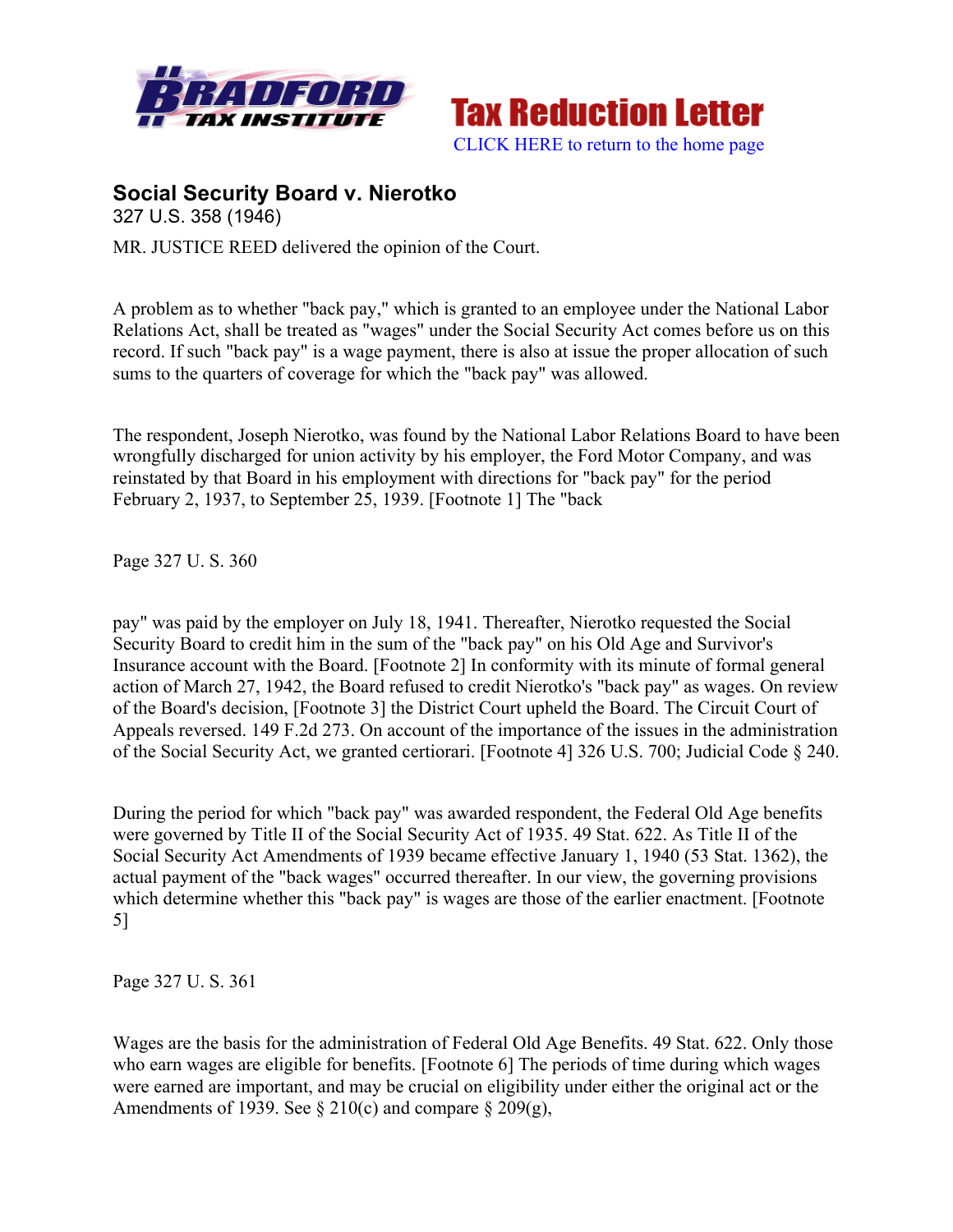Page 327 U. S. 362

53 Stat. 1376. [Footnote 7] The benefits are financed by payments from employees and employers which are calculated on wages. [Footnote 8] The Act defines "wages" for Old Age benefits as follows:

"SEC. 210. When used in this title --"

"(a) The term 'wages' means all remuneration for employment, including the cash value of all remuneration paid in any medium other than cash. . . . "

Page 327 U. S. 363

Employment is defined thus:

"(b) The term 'employment' means any service, of whatever nature, performed within the United States by an employee for his employer, except --"

The tax titles of the Social Security Act have identical definitions of wages and employment. [Footnote 9] An employee under the Social Security Act is not specifically defined, but the individual to whom the Act's benefits are to be paid is one receiving "wages" for "employment" in accordance with  $\S 210(c)$ , and employment is service by an "employee" to an "employer." Obviously a sharply defined line between payments to employees which are wages and which are not is essential to proper administration. [Footnote 10]

Under the National Labor Relations Act, an employee is described as "any individual whose work has ceased . . . because of any unfair labor practice." § 2(3), 49 Stat. 450. The enforcement provisions of this Act under which Nierotko received his "back pay" allow the Labor Board to reinstate "employees with or without back pay."  $\S$  10(c). The purpose of the "back pay" allowance is to effectuate the policies of the Labor Act for the preservation of industrial peace. [Footnote 11]

Page 327 U. S. 364

The purpose of the Federal Old Age Benefits of the Social Security Act is to provide funds through contributions by employer and employee for the decent support of elderly workmen who have ceased to labor. [Footnote 12] Eligibility for these benefits and their amount depends upon the total wages which the employee has received and the periods in which wages were paid. [Footnote 13] While the legislative history of the Social Security Act and its amendments or the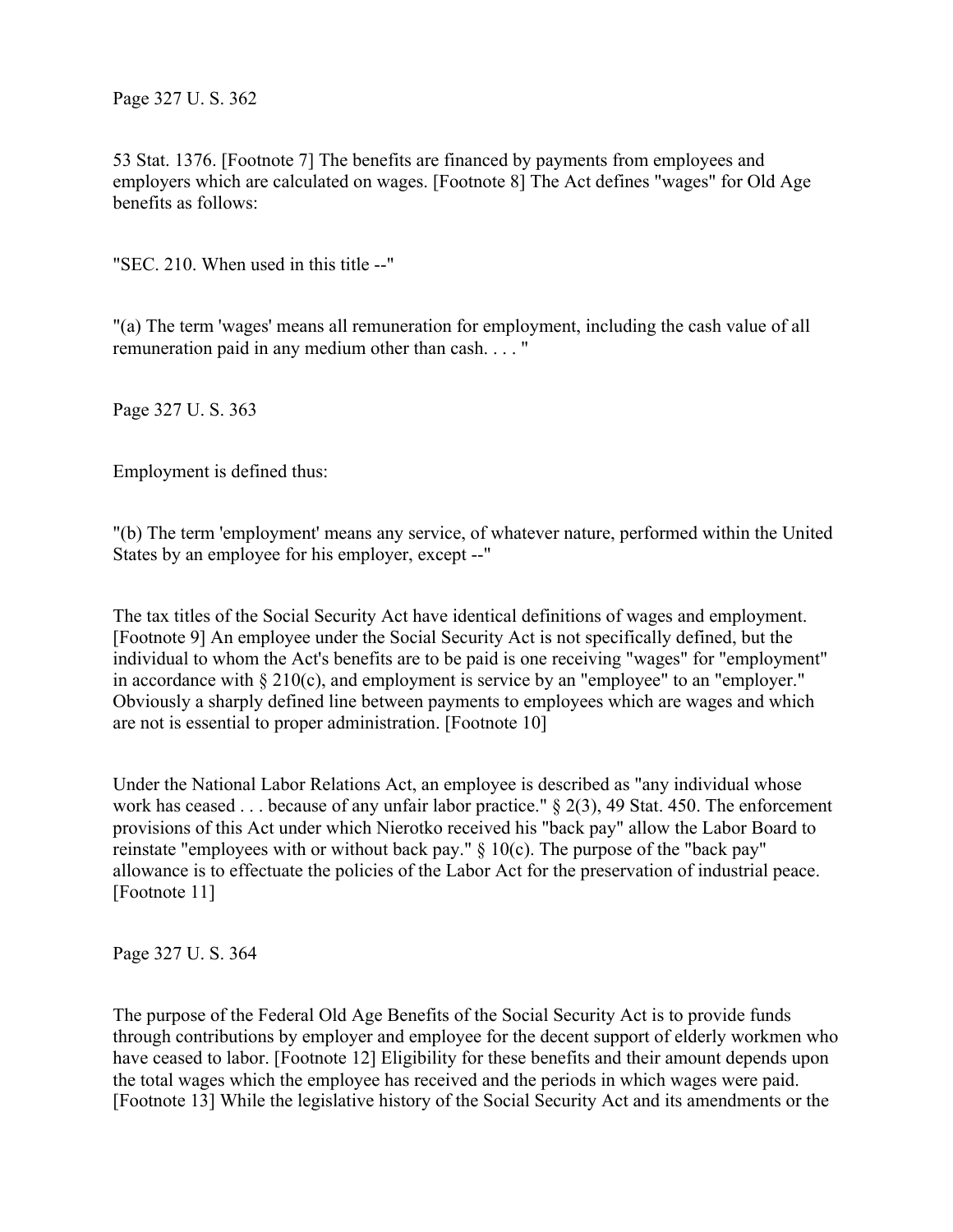language of the enactments themselves do not specifically deal with whether or not "back pay" under the Labor Act is to be treated as wages under the Social Security Act, we think it plain that an individual who is an employee under the Labor Act and who receives "back pay" for a period of time during which he was wrongfully separated from his job is entitled to have that award of back pay treated as wages under the Social Security Act definitions which define wages as "remuneration for employment" and employment as "any service . . . performed . . . by an employee for his employer."

Surely the "back pay" is "remuneration." Under  $\S$  10(c) of the Labor Act, the Labor Board acts for the public to vindicate the prohibitions of the Labor Act against unfair labor practices  $(\S 8)$ and to protect the right of employees to self-organization which is declared by  $\S 7$ . [Footnote 14] It is also true that, in requiring reparation to the employee through "back pay," that reparation is based upon the loss of wages which the employee has suffered from the employer's wrong. "Back pay" is not a fine or penalty imposed upon the employer by the Board. Reinstatement

Page 327 U. S. 365

and "back pay" are for the "protection of the employees and the redress of their grievances" to make them "whole." Republic Steel Corp. v. Labor Board, 311 U. S. 7, 311 U. S. 11-12; "...a worker's loss, in wages and in general working conditions must be made whole." Phelps Dodge Corp. v. Labor Board, 313 U. S. 177, 313 U. S. 196. A worker is not given "back pay" by the Board equal to what he would have earned with the employer but for the unlawful discharge, but is given that sum less any net earnings during the time between discharge and reinstatement. [Footnote 15]

Since Nierotko remained an employee under the definition of the Labor Act, although his employer had attempted to terminate the relationship, he had "employment" under that Act and we need further only consider whether, under the Social Security Act, its definition of employment, as "any service . . . performed . . . by an employee for his employer" covers what Nierotko did for the Ford Motor Company. The petitioner urges that Nierotko did not perform any service. It points out that Congress, in considering the Social Security Act, thought of benefits as related to "wages earned" for "work done." [Footnote 16] We are unable, however, to follow the Social Security Board in such a limited circumscription of the word "service." The very words "any service . . . performed . . . for his employer," with the purpose of the Social Security Act in mind, import breadth of coverage. They admonish us against holding that "service" can be only productive activity. We think that "service" as used by Congress in this definitive phrase means not only work

Page 327 U. S. 366

actually done, but the entire employer-employee relationship for which compensation is paid to the employee by the employer. [Footnote 17]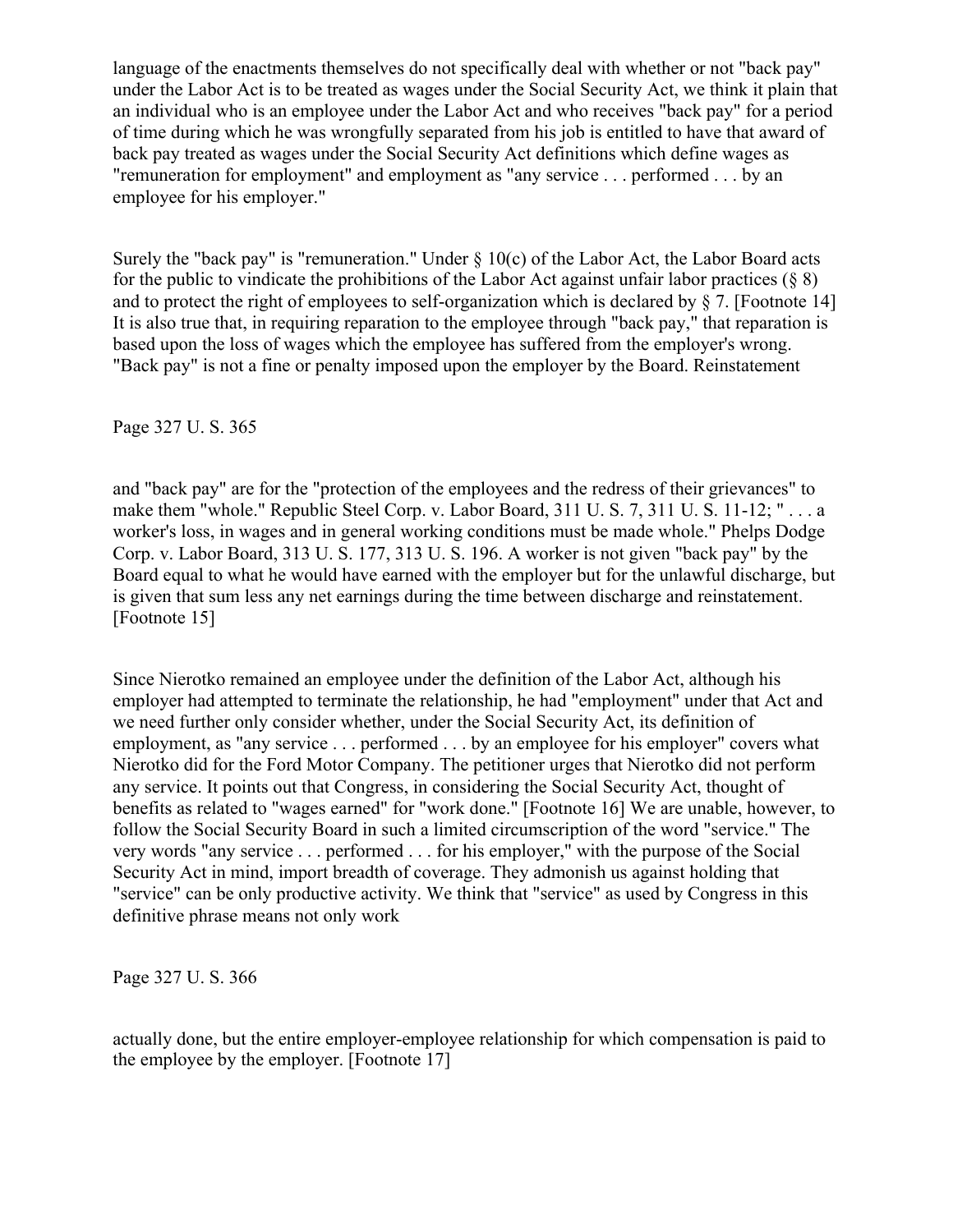An argument against the interpretation which we give to "service performed" is the contrary ruling of the governmental agencies which are charged with the administration of the Social Security Act. Their competence

Page 327 U. S. 367

and experience in this field command us to reflect before we decide contrary to their conclusion. The first administrative determination was apparently made in 1939 by an Office Decision of the Bureau of Internal Revenue on the problem of whether "back pay" under a Labor Board order was wages subject to tax under Titles VIII and IX of the Social Security Act which the Bureau collects. [Footnote 18] The back pay was held not to be subject as wages to the tax because no service was performed, the employer had tried to terminate the employment relationship, and the allowance of back pay was discretionary with the Labor Board. Reliance for the conclusions was placed upon Agwilines, Inc. v. Labor Board, 87 F.2d 146, which had held "back pay" a public reparation order, and therefore not triable by jury as a private right for wages would have been. This position is maintained by the Social Security Board by minute of March 27, 1942. It is followed by the National Labor Relations Board, which at one time approved the retention by the employer of the tax on the employees' back pay for transmission to the Treasury Department as a tax on wages, and later reversed its position on the authority of the Office Decision to which reference has just been made. Re Pennsylvania Furnace and Iron Co., 13 N.L.R.B. 49, 53(5), 54, 58. [Footnote 19]

The Office Decision seems to us unsound. The portion of the Agwilines decision, which the Office Decision relied upon, was directed at the constitutional claim to a right of trial by jury. It stated that "back pay" was not a penalty or damages which a private individual might

Page 327 U. S. 368

claim. But there is nothing in the opinion which supports the idea that the "back pay" award differs from other pay. Indeed, the opinion said that "Congress has the right to eradicate them [unfair practices] from the beginning." 87 F.2d at 151, l.c. We think the true relation of awards of "back pay" to compensation appears in the Republic Steel and Phelps-Dodge cases, hereinbefore discussed. [Footnote 20]

But it is urged by petitioner that the administrative construction on the question of whether "back pay" is to be treated as wages should lead us to follow the agencies' determination. There is a suggestion that the administrative decision should be treated as conclusive, and reliance for that argument is placed upon Labor Board v. Hearst Publications, 322 U. S. 111, 322 U. S. 130, and Gray v. Powell, 314 U. S. 402, 314 U. S. 411. In the acts which were construed in the cases just cited, as in the Social Security Act, the administrators of those acts were given power to reach preliminary conclusions as to coverage in the application of the respective acts. Each act contains a standardized phrase that Board findings supported by substantial evidence shall be conclusive. [Footnote 21] The validity of regulations is specifically reserved for judicial determination by the Social Security Act Amendments of 1939, § 205(g).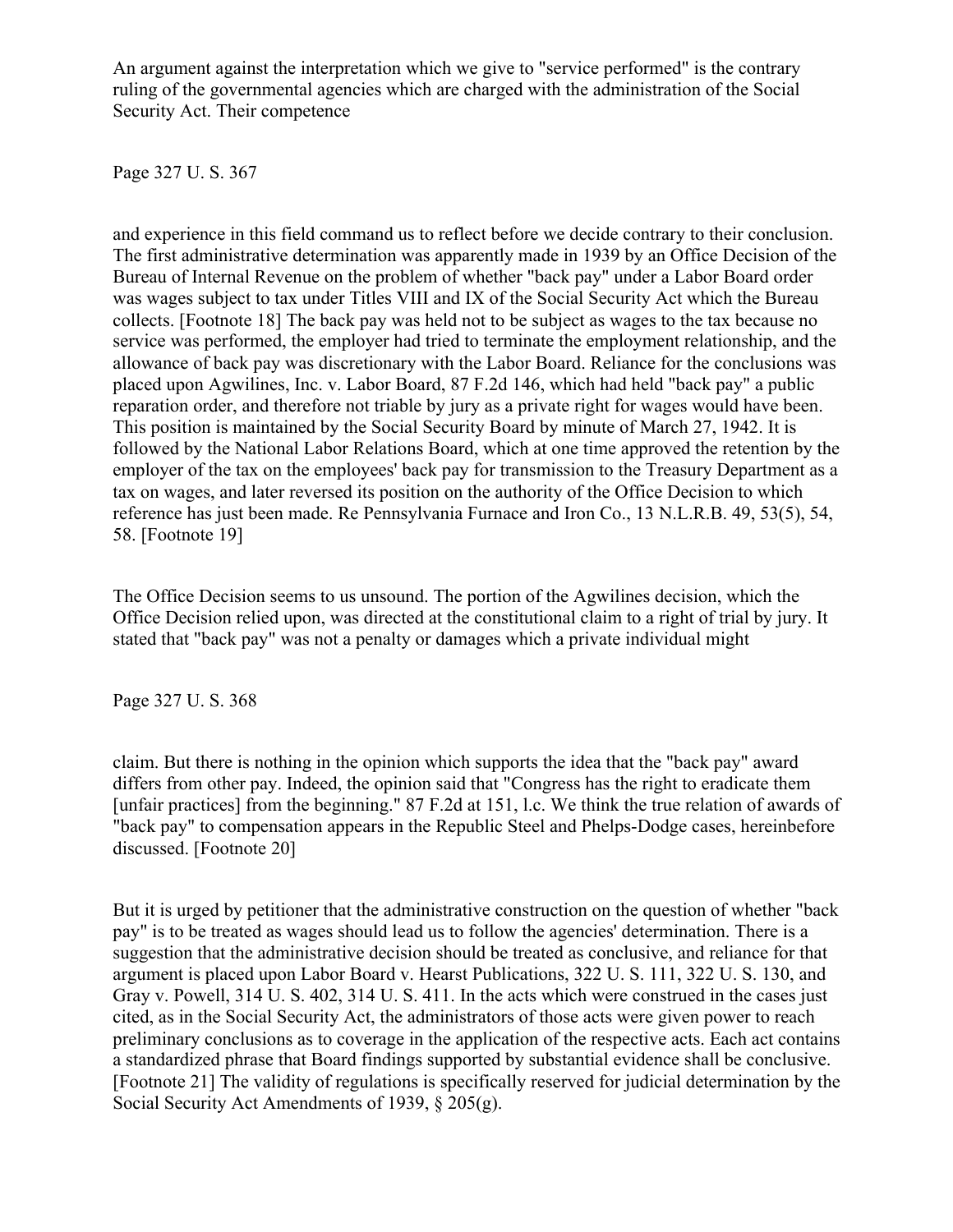The Social Security Board and the Treasury were compelled to decide, administratively, whether or not to treat "back pay" as wages, and their expert judgment is entitled, as we have said, to great weight. [Footnote 22] The very fact

Page 327 U. S. 369

that judicial review has been accorded, however, makes evident that such decisions are only conclusive as to properly supported findings of fact. Both Hearst Publications, p. 322 U. S. 131, and Gray v. Powell, p. 314 U. S. 411, advert to the limitations of administrative interpretations. Administrative determinations must have a basis in law, and must be within the granted authority. Administration, when it interprets a statute so as to make it apply to particular circumstances, acts as a delegate to the legislative power. Congress might have declared that "back pay" awards under the Labor Act should or should not be treated as wages. Congress might have delegated to the Social Security Board to determine what compensation paid by employers to employees should be treated as wages. Except as such interpretive power may be included in the agencies' administrative functions, Congress did neither. An agency may not finally decide the limits of its statutory power. That is a judicial function. [Footnote 23] Congress used a well understood word -- "wages" -- to indicate the receipts which were to govern taxes and benefits under the Social Security Act. There may be borderline payments to employees on which courts would follow administrative determination as to whether such payments were or were not wages under the act.

We conclude, however, that the Board's interpretation of this statute to exclude back pay goes beyond the boundaries of administrative routine and the statutory limits. This is a ruling which excludes from the ambit

Page 327 U. S. 370

of the Social Security Act payments which we think were included by Congress. It is beyond the permissible limits of administrative interpretation.

Petitioner further questions the validity of the decision of the Circuit Court of Appeals on the ground that it must be inferred from the opinion that the "back pay" must be allocated as wages by the Board to the "calendar quarters" of the year in which the money would have been earned, if the employee had not been wrongfully discharged. We think this inference is correct. [Footnote 24] This conclusion, petitioner argues, tends to show that "back pay" cannot be wages, because the Amendments of 1939 use "quarters" as the basis for eligibility as well as the measure of benefits and require "wages" to be "paid" in certain "quarters." [Footnote 25]

If, as we have held above, "back pay" is to be treated as wages, we have no doubt that it should be allocated to the periods when the regular wages were not paid as usual. Admittedly there are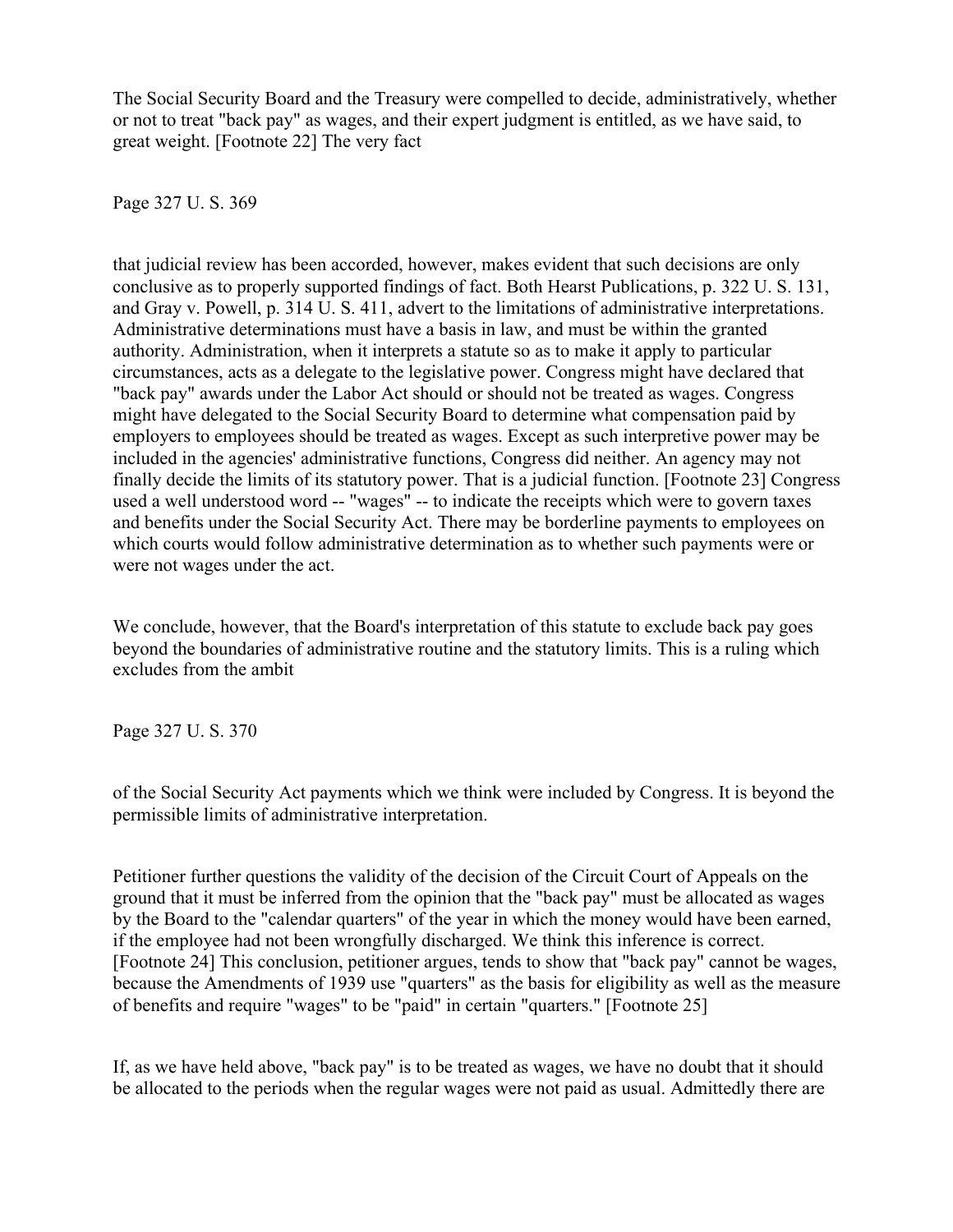accounting difficulties which the Board will be called upon to solve, but we do not believe they are insuperable. [Footnote 26]

Affirmed.

MR. JUSTICE JACKSON took no part in the consideration or decision of this case.

[Footnote 1]

National Labor Relations Act, Sec. 10(c), 49 Stat. 454.

[Footnote 2]

Social Security Act, Sec. 205(c)(3), 53 Stat. 1369.

[Footnote 3]

Sec.  $205(g)$ .

[Footnote 4]

The briefs of the Government advise us that more than thirty thousand individual employees were allowed "back pay" in "closed" cases by the National Labor Relations Board under Sec. 10(c), 49 Stat. 454, in the period 1939-1945. See Phelps Dodge Corp. v. Labor Board, 313 U. S. 177, 313 U. S. 187. Second. The aggregate in money exceeded \$7,700,000 in the fiscal years 1939 to 1944, as shown by the reports of the NLRB for those years.

[Footnote 5]

By the foregoing statement, it is not intended to imply that the variations in the definitions of wages between the two enactments are significant on the issues herein considered. Sec. 209(b) of the Amendment recognizes possible differences in the meaning of employment:

"(b) The term 'employment' means any service performed after December 31, 1936, and prior to January 1, 1940, which was employment as defined in section 210(b) of the Social Security Act prior to January 1, 1940 (except service performed by an individual after he attained the age of sixty-five if performed prior to January 1, 1939), and any service, of whatever nature, performed after December 31, 1939, by an employee for the person employing him. . . ."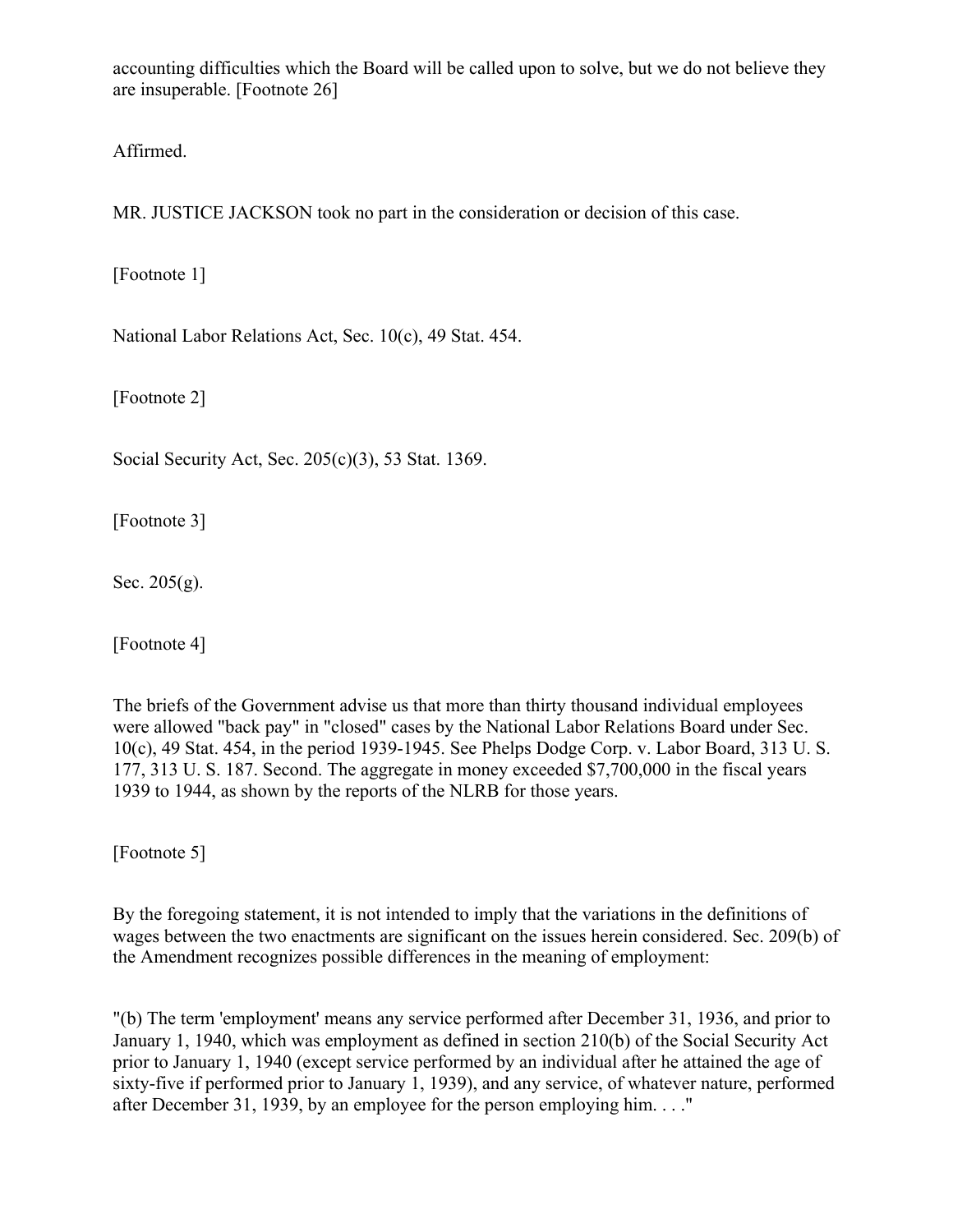[Footnote 6]

"SEC. 202. (a) Every qualified individual (as defined in section 210) shall be entitled to receive, with respect to the period beginning on the date he attains the age of sixty-five, or on January 1, 1942, whichever is the later, and ending on the date of his death, an old-age benefit (payable as nearly as practicable in equal monthly installments) as follows:"

"(1) If the total wages (as defined in section 210) determined by the Board to have been paid to him, with respect to employment (as defined in section 210) after December 31, 1936, and before he attained the age of sixty-five, were not more than \$3,000, the old-age benefit shall be at a monthly rate of one-half of 1 percentum of such total wages;"

"(2) If such total wages were more than \$3,000, the old-age benefit shall be at a monthly rate equal to the sum of the following:"

" $\sim$  (A) One-half of 1 percentum of \$3,000; plus"

" $\sim$  (B) One-twelfth of 1 percentum of the amount by which such total wages exceeded \$3,000 and did not exceed \$45,000; plus"

 $\sim$  (C) One-twenty-fourth of 1 percentum of the amount by which such total wages exceeded \$45,000."

"SEC. 210."

"\* \* \* \*"

"(c) The term 'qualified individual' means any individual with respect to whom it appears to the satisfaction of the Board that --"

"(1) He is at least sixty-five years of age; and"

"(2) The total amount of wages paid to him, with respect to employment after December 31, 1936, and before he attained the age of sixty-five, was not less than \$2,000; and"

"(3) Wages were paid to him, with respect to employment on some five days after December 31, 1936, and before he attained the age of sixty-five, each day being in a different calendar year."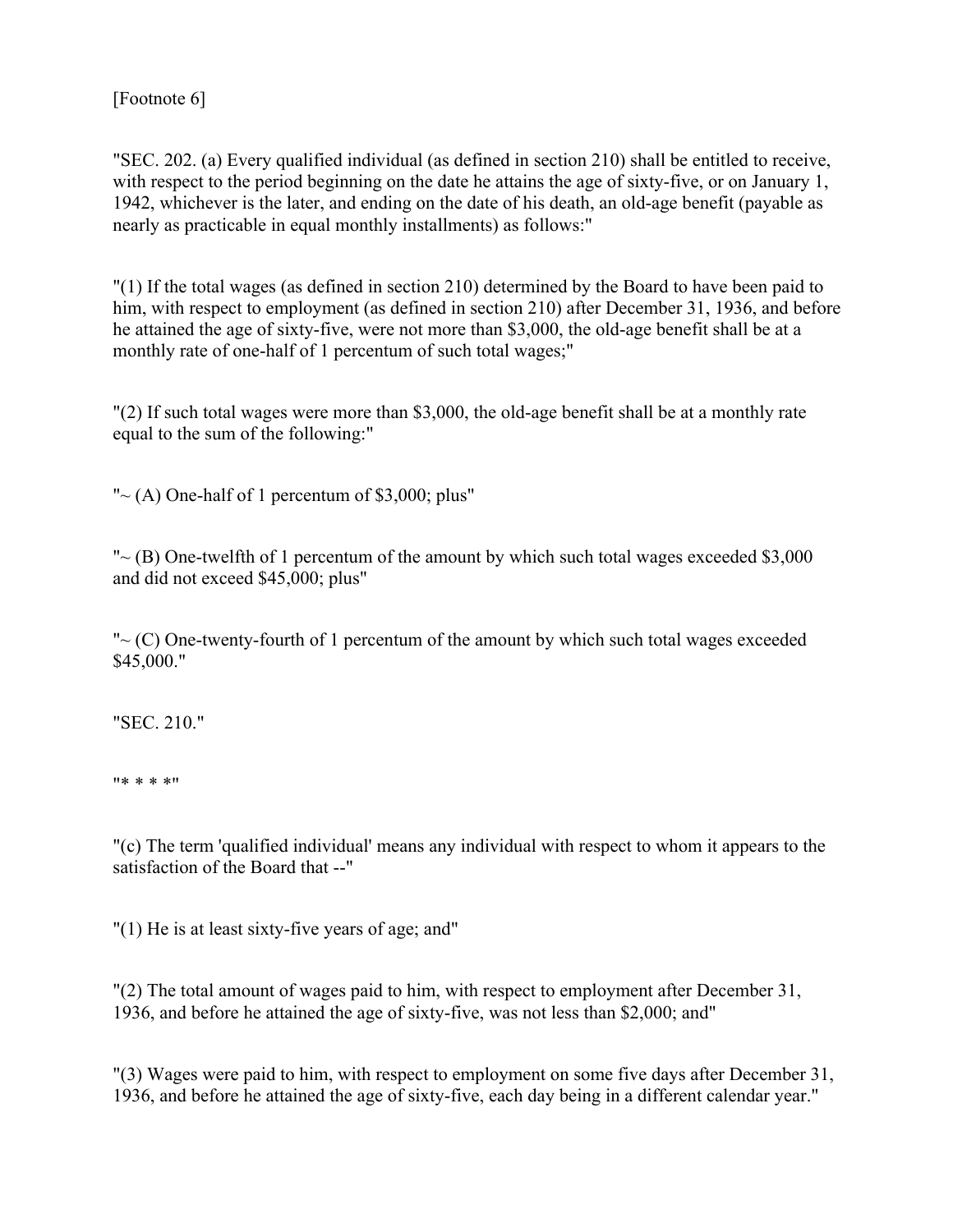[Footnote 7]

"SEC. 209."

"\* \* \* \*"

"(g) The term 'fully insured individual' means any individual with respect to whom it appears to the satisfaction of the Board that --"

"(1) He had not less than one quarter of coverage for each two of the quarters elapsing after 1936, or after the quarter in which he attained the age of twenty-one, whichever quarter is later, and up to but excluding the quarter in which he attained the age of sixty-five, or died, whichever first occurred, and in no case less than six quarters of coverage; or"

"(2) He had at least forty quarters of coverage."

"As used in this subsection, and in subsection (h) of this section, the term 'quarter' and the term 'calendar quarter' mean a period of three calendar months ending on March 31, June 30, September 30, or December 31, and the term 'quarter of coverage' means a calendar quarter in which the individual has been paid not less than \$50 in wages. . . . "

[Footnote 8]

49 Stat. 636, 637:

"SECTION 801. In addition to other taxes, there shall be levied, collected, and paid upon the income of every individual a tax equal to the following percentages of the wages (as defined in section 811) received by him after December 31, 1936, with respect to employment (as defined in section 811) after such date:"

"(1) With respect to employment during the calendar years 1937, 1938, and 1939, the rate shall be 1 percentum. . . ."

"SEC. 804. In addition to other taxes, every employer shall pay an excise tax, with respect to having individuals in his employ, equal to the following percentages of the wages (as defined in section 811) paid by him after December 31, 1936, with respect to employment (as defined in section 811) after such date:"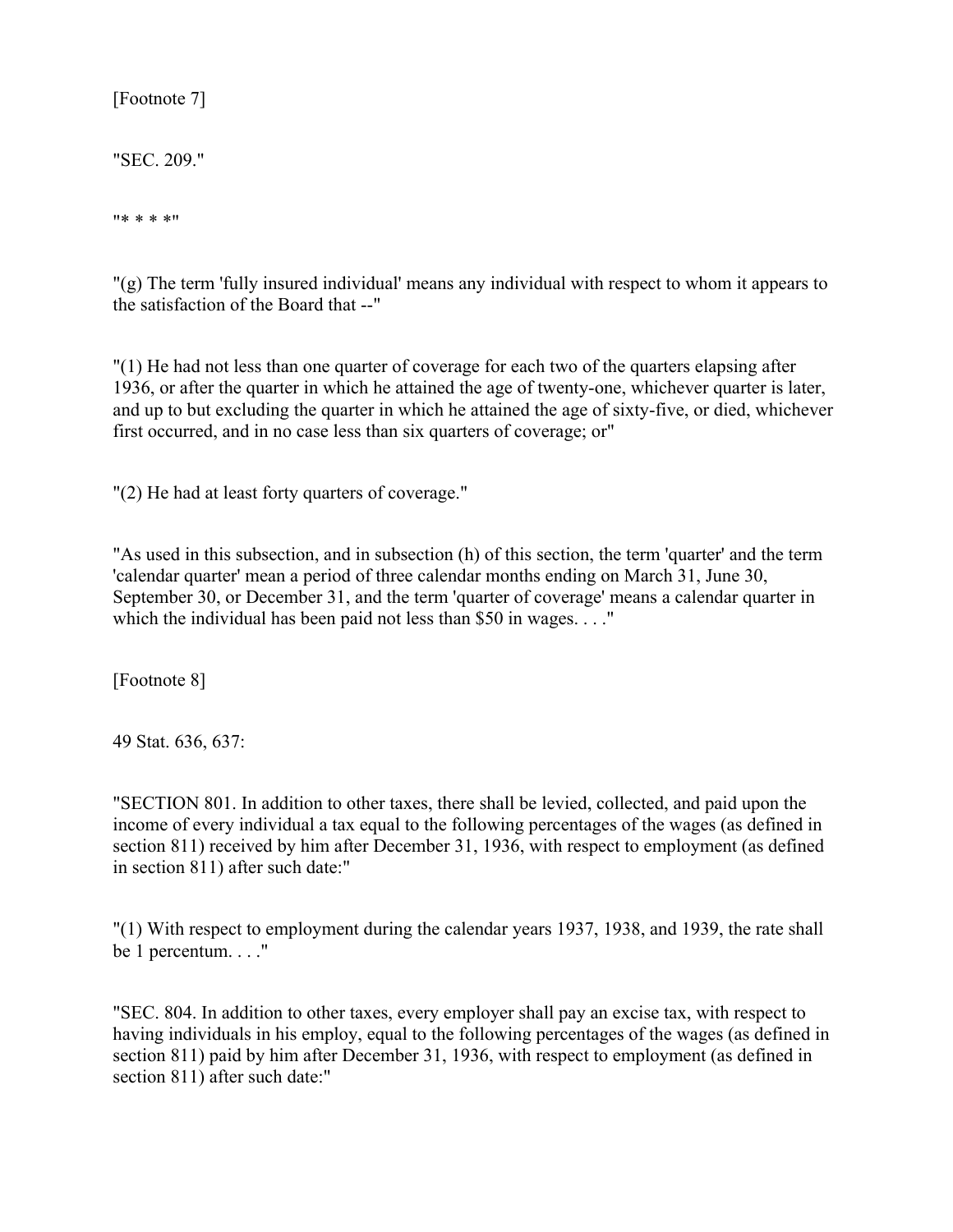"(1) With respect to employment during the calendar years 1937, 1938, and 1939, the rate shall be 1 percentum. . . . "

[Footnote 9]

§§ 811(a) and (b), and 907(b) and (c).

[Footnote 10]

Provisions similar to those quoted are found in the Social Security Act Amendments of 1939. See §§ 202(a), 202(e), 203(d), 209(a), (b), (e), (g), (h), and 601, 604, and 606 at 53 Stat. 1362 et seq.

[Footnote 11]

49 Stat. 449:

"It is hereby declared to be the policy of the United States to eliminate the causes of certain substantial obstructions to the free flow of commerce and to mitigate and eliminate these obstructions when they have occurred by encouraging the practice and procedure of collective bargaining and by protecting the exercise by workers of full freedom of association, selforganization, and designation of representatives of their own choosing, for the purpose of negotiating the terms and conditions of their employment or other mutual aid or protection."

[Footnote 12]

See Helvering v. Davis, 301 U. S. 619, 301 U. S. 641; H.Rep. No.728, 76th Congress, 1st Sess., 3-4; S.Rep. No.734, 76th Cong., 1st Sess. 3-4.

[Footnote 13]

Under the Social Security Act of 1935, see § 202(a) and § 210(c), supra, note 6 Under the 1939 Amendments, see §§ 202 and 209(e), (f) and (g), 53 Stat. 1363, et seq.

[Footnote 14]

Virginia Electric Co. v. Labor Board, 319 U. S. 533, 319 U. S. 543.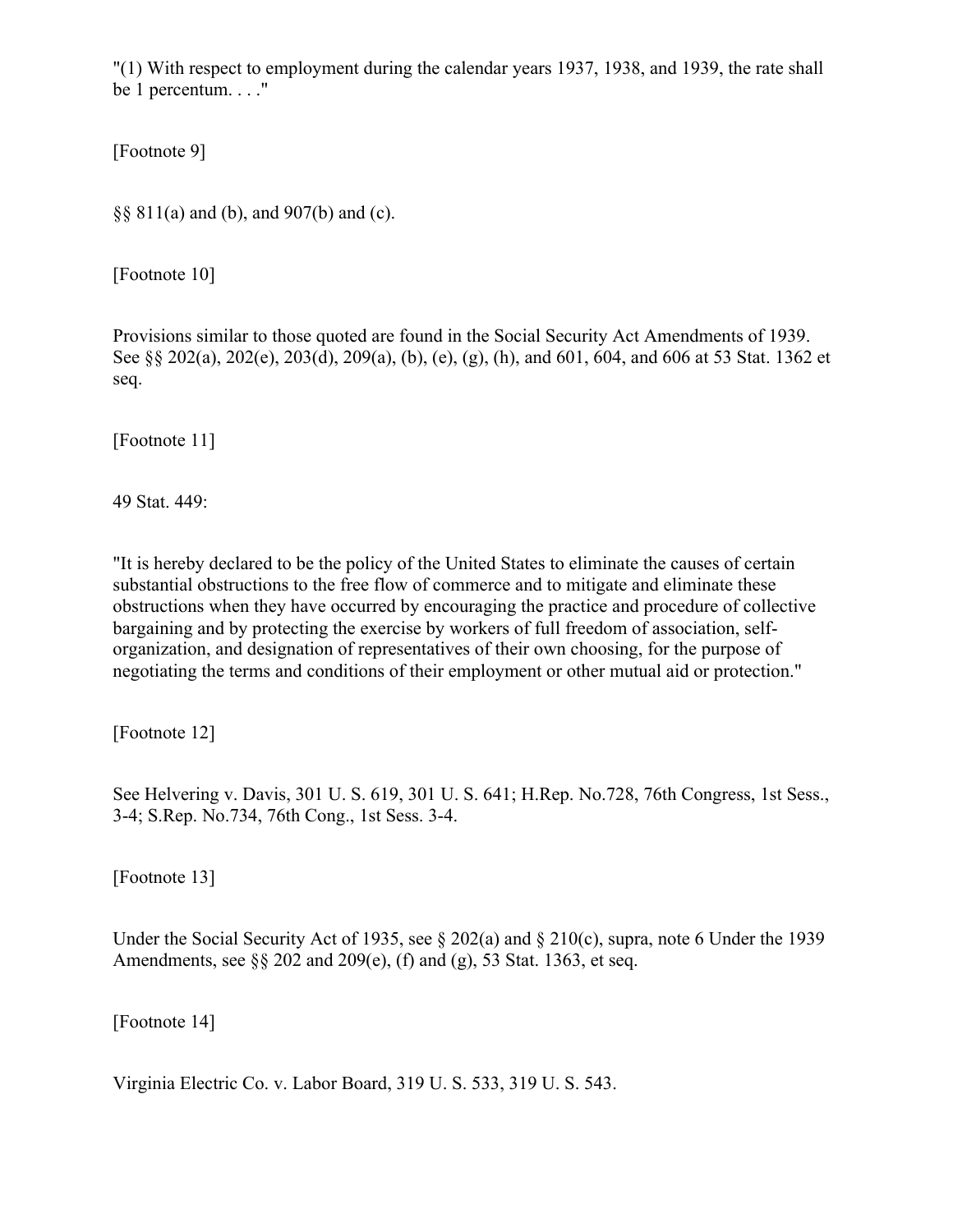[Footnote 15]

Phelps Dodge Corp. v. Labor Board, 313 U. S. 177, 313 U. S. 196-198. See Third Annual Report, National Labor Relations Board, 202, n. 11; Eighth Annual Report 41; Ninth Annual Report 49. Nierotko's order was in this form, 14 N.L.R.B. 346, 410.

[Footnote 16]

H.Rep. No.615, 74th Cong., 1st Sess., pp. 6, 21, 32, and S.Rep. No.628, 74th Cong., 1st Sess., pp. 7, 32.

[Footnote 17]

For example, the Social Security Board's Regulations No. 3, in considering "wages," treats vacation allowances as wages. 26 CFR, 1940 Supp., 402.227(b).

Compare Armour & Co. v. Wantock, 323 U. S. 126, 323 U. S. 133.

Treasury Department Regulations No. 91, relating to the Employees' Tax and the Employer's Tax under Title VIII of the Social Security Act, 1939, Art. 16, classifies dismissal pay, vacation allowances, or sick pay as wages. Regulations 106 under the Federal Insurance Contributions Act, 1940, pp. 48, 51, continues to consider vacation allowances as wages. It differentiates voluntary dismissal pay.

I.R.B., 1940, 1-22-10271, S.S.T. 389, an Office Decision, holds that amounts paid employees during absence on jury service to make their pay equivalent to regular salary are wages.

Though formal action was taken by the Social Security Board on March 27, 1942, our attention has not been called to any regulation of any governmental agency excluding "back pay" from wages. The Treasury Department has authority to issue regulations for Social Security taxes.  $\S$ 808 and 908, 49 Stat. 638, et seq.; Internal Revenue Code, § 1429, 53 Stat. 178. So has the Social Security Board, § 1102, 49 Stat. 647, 53 Stat. 1368. All authority for the promulgation of regulations limits the action to rules and regulations not inconsistent with the provisions of the various sections.

In regulations governing the collection of income taxes at source on or after January 1, 1945, 58 Stat. 247, the Bureau of Internal Revenue classified vacation allowances and dismissal pay as wages under the following statutory definition of wages: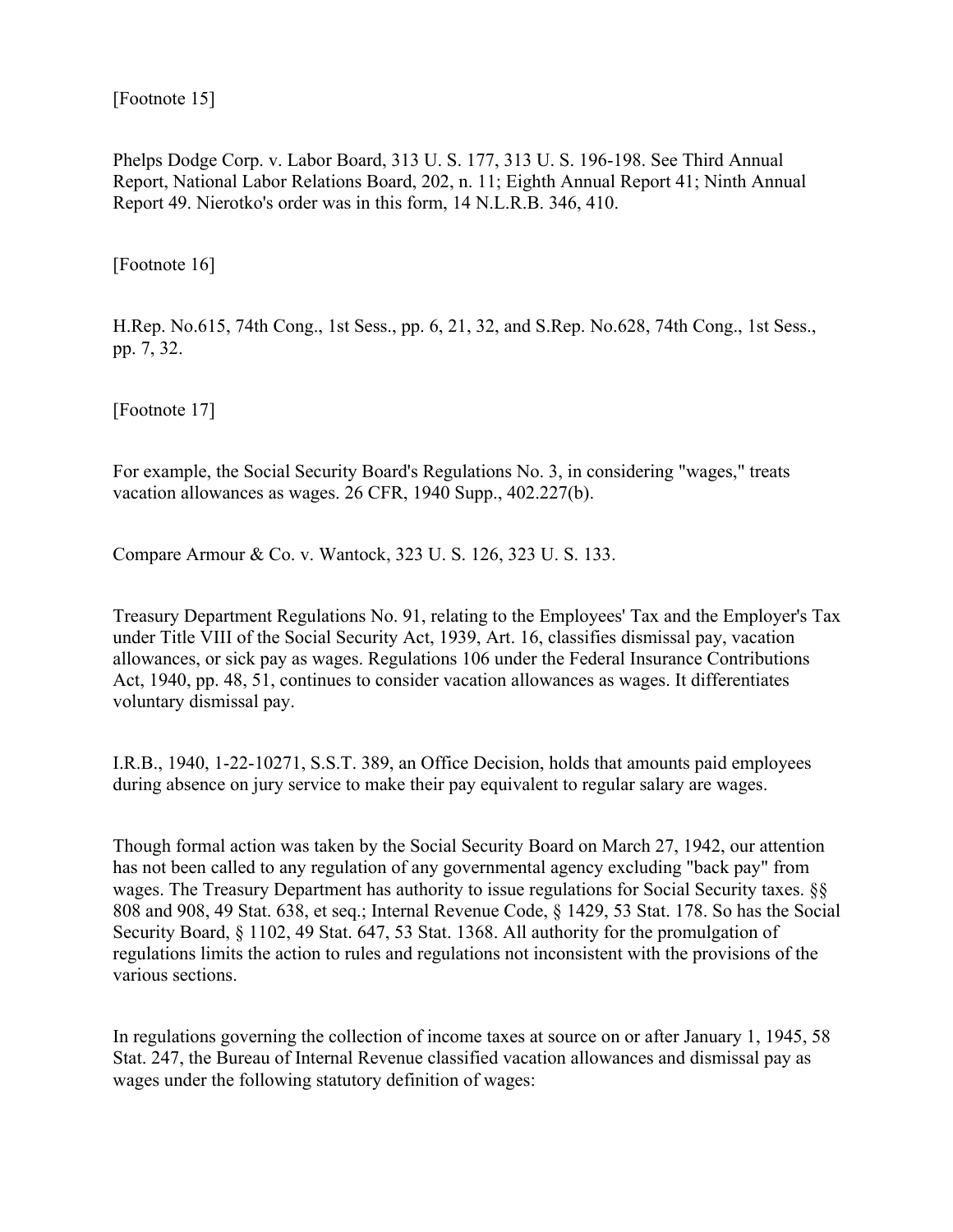"SEC. 1621. Definitions. As used in this subchapter --"

"(a) Wages. The term 'wages' means all remuneration (other than fees paid to a public official) for services performed by an employee for his employer, including the cash value of all remuneration paid in any medium other than cash, except that such term shall not include remuneration paid --"

See 26 CFR, 1944 Supp., 405.101(d) and (e).

[Footnote 18]

I.R.B., 1939, 14-9776, S.S.T. 359. No regulations covering "back pay" under the Social Security Act have been found. They are authorized by §§ 808 and 908, 49 Stat. 638, 643.

[Footnote 19]

The states have largely followed the Bureau of Internal Revenue in their classification of "back pay." Some have disagreed. Unemployment Insurance Service, All State Treatise, C.C.H., Paragraph 1201. See In re Tonra, 258 App.Div. 835, 15 N.Y.S.2d 755; 283 N.Y. 676, 28 N.E.2d 402.

[Footnote 20]

This is the view of the Eighth Circuit when a "back pay" claim was presented in bankruptcy. Labor Board v. Killoren, 122 F.2d 609, 614.

[Footnote 21]

National Labor Relations Act, 49 Stat. 454, see § 10(e); Bituminous Coal Act of 1937, 50 Stat. 72, 85, § 4-A; Social Security Act Amendments of 1939, §§ 205(c)(3) and (g).

[Footnote 22]

See Sanford Estate v. Commissioner, 308 U. S. 39, 308 U. S. 52; Skidmore v. Swift & Co., 323 U. S. 134, 323 U. S. 139-140.

[Footnote 23]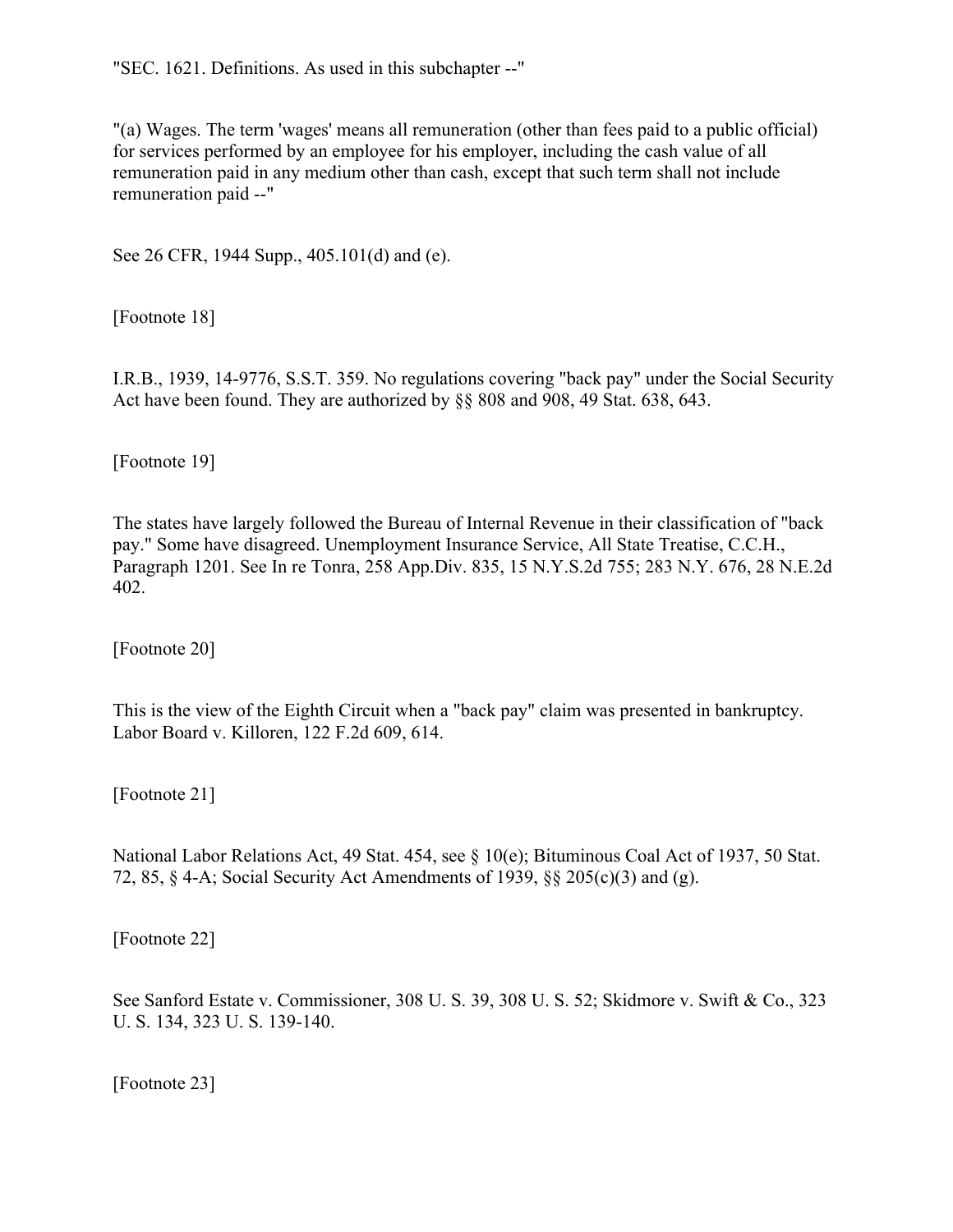American School of Magnetic Healing v. McAnnulty, 187 U. S. 94, 187 U. S. 110; International Ry. Co. v. Davidson, 257 U. S. 506, 257 U. S. 514; Iselin v. United States, 270 U. S. 245; Koshland v. Helvering, 298 U. S. 441; Federal Communications Comm'n v. Pottsville Broadcasting Co., 309 U. S. 134, 309 U. S. 144-145; United States v. Carolina Carriers Corp., 315 U. S. 475, 315 U. S. 489; Helvering v. Credit Alliance Co., 316 U. S. 107, 316 U. S. 113; Helvering v. Sabine Trans. Co., 318 U. S. 306, 318 U. S. 311-312; Addison v. Holly Hill Products, 322 U. S. 607, 322 U. S. 611, et seq.; cf. Steuart & Bro. v. Bowles, 322 U. S. 398, 322 U. S. 403.

[Footnote 24]

See Nierotko v. Social Security Board, 149 F.2d 273, 274, r.c.

[Footnote 25]

See note 7 supra. The same problem would arise under the Social Security Act, 49 Stat. 625, §  $210(c)$ .

[Footnote 26]

The Social Security Board itself has recommended the inclusion of "back pay" in wages. Annual Report of the Federal Security Agency, Social Security Board (1945), § 5, p. 38:

"Certain items of income which are now not considered 'wages' under the definition in the act, should be included as wages, so that the base for benefits would represent the worker's actual remuneration from employment. These include tips, dismissal payments which the employer is not legally required to make but nevertheless does make, and payments made under orders of the National Labor Relations Board or a similar State board."

A pending bill, S. 1050, 79th Cong., 1st Sess., Part F, § 275, makes provision for the inclusion in wages under the Social Security Act of sums paid pursuant to the National Labor Relations Act.

"Back pay" is now treated distributively under the Internal Revenue Code. § 119, Revenue Act of 1943, 53 Stat. 39.

MR. JUSTICE FRANKFURTER concurring.